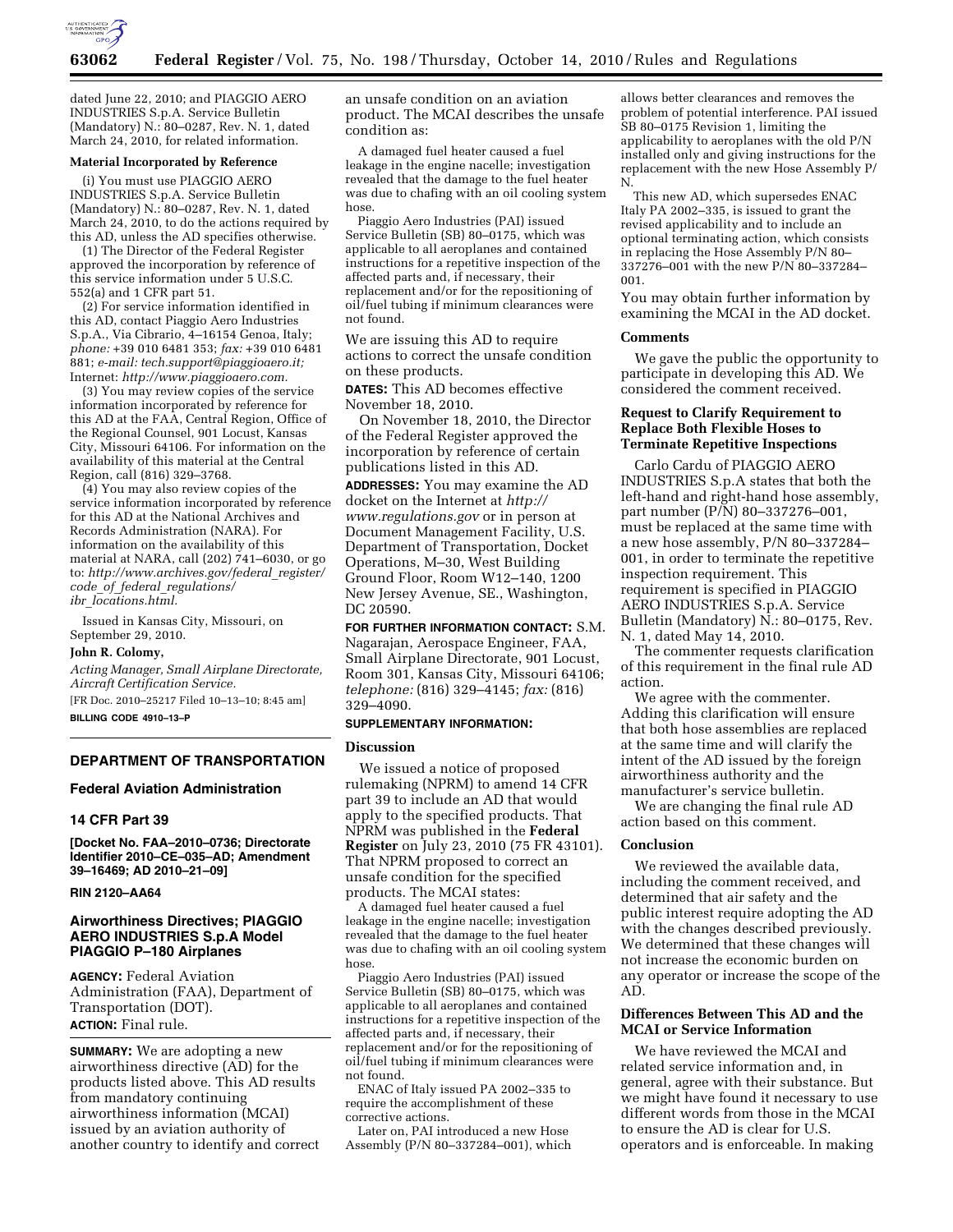these changes, we do not intend to differ substantively from the information provided in the MCAI and related service information.

We might also have required different actions in this AD from those in the MCAI in order to follow FAA policies. Any such differences are highlighted in a NOTE within the AD.

## **Costs of Compliance**

We estimate that this AD will affect 99 products of U.S. registry. We also estimate that it will take about 5 workhours per product to comply with the basic requirements of this AD. The average labor rate is \$85 per work-hour.

Based on these figures, we estimate the cost of this AD on U.S. operators to be \$42,075, or \$425 per product.

In addition, we estimate that any necessary follow-on actions will take about 32 work-hours and require parts costing \$3,700, for a cost of \$6,420 per product. We have no way of determining the number of products that may need these actions.

## **Authority for This Rulemaking**

Title 49 of the United States Code specifies the FAA's authority to issue rules on aviation safety. Subtitle I, section 106, describes the authority of the FAA Administrator. "Subtitle VII: Aviation Programs,'' describes in more detail the scope of the Agency's authority.

We are issuing this rulemaking under the authority described in ''Subtitle VII, Part A, Subpart III, Section 44701: General requirements.'' Under that section, Congress charges the FAA with promoting safe flight of civil aircraft in air commerce by prescribing regulations for practices, methods, and procedures the Administrator finds necessary for safety in air commerce. This regulation is within the scope of that authority because it addresses an unsafe condition that is likely to exist or develop on products identified in this rulemaking action.

# **Regulatory Findings**

We determined that this AD will not have federalism implications under Executive Order 13132. This AD will not have a substantial direct effect on the States, on the relationship between the national government and the States, or on the distribution of power and responsibilities among the various levels of government.

*For the reasons discussed above, I certify this AD:* 

(1) Is not a ''significant regulatory action'' under Executive Order 12866;

(2) Is not a ''significant rule'' under DOT Regulatory Policies and Procedures (44 FR 11034, February 26, 1979); and

(3) Will not have a significant economic impact, positive or negative, on a substantial number of small entities under the criteria of the Regulatory Flexibility Act.

We prepared a regulatory evaluation of the estimated costs to comply with this AD and placed it in the AD Docket.

## **Examining the AD Docket**

You may examine the AD docket on the Internet at *[http://](http://www.regulations.gov)  [www.regulations.gov;](http://www.regulations.gov)* or in person at the Docket Management Facility between 9 a.m. and 5 p.m., Monday through Friday, except Federal holidays. The AD docket contains the NPRM, the regulatory evaluation, any comments received, and other information. The street address for the Docket Office (telephone (800) 647–5527) is in the **ADDRESSES** section. Comments will be available in the AD docket shortly after receipt.

## **List of Subjects in 14 CFR Part 39**

Air transportation, Aircraft, Aviation safety, Incorporation by reference, Safety.

## **Adoption of the Amendment**

■ Accordingly, under the authority delegated to me by the Administrator, the FAA amends 14 CFR part 39 as follows:

# **PART 39—AIRWORTHINESS DIRECTIVES**

■ 1. The authority citation for part 39 continues to read as follows:

**Authority:** 49 U.S.C. 106(g), 40113, 44701.

## **§ 39.13 [Amended]**

■ 2. The FAA amends § 39.13 by adding the following new AD:

**2010–21–09 PIAGGIO AERO INDUSTRIES S.p.A:** Amendment 39–16469; Docket No. FAA–2010–0736; Directorate Identifier 2010–CE–035–AD.

#### **Effective Date**

(a) This airworthiness directive (AD) becomes effective November 18, 2010.

## **Affected ADs**

(b) None.

### **Applicability**

(c) This AD applies to PIAGGIO AERO INDUSTRIES S.p.A. Model PIAGGIO P–180 airplanes, all serial numbers, that are:

(i) Equipped with hose assembly, part number (P/N) 80–337276–001; and

(ii) Certificated in any category.

## **Subject**

(d) Air Transport Association of America (ATA) Code 79: Engine Oil.

#### **Reason**

(e) The mandatory continuing airworthiness information (MCAI) states:

A damaged fuel heater caused a fuel leakage in the engine nacelle; investigation revealed that the damage to the fuel heater was due to chafing with an oil cooling system hose.

Piaggio Aero Industries (PAI) issued Service Bulletin (SB) 80–0175, which was applicable to all aeroplanes and contained instructions for a repetitive inspection of the affected parts and, if necessary, their replacement and/or for the repositioning of oil/fuel tubing if minimum clearances were not found.

ENAC of Italy issued PA 2002–335 to require the accomplishment of these corrective actions.

Later on, PAI introduced a new Hose Assembly (P/N 80–337284–001), which allows better clearances and removes the problem of potential interference. PAI issued SB 80–0175 Revision 1, limiting the applicability to aeroplanes with the old P/N installed only and giving instructions for the replacement with the new Hose Assembly P/N.

This new AD, which supersedes ENAC Italy PA 2002–335, is issued to grant the revised applicability and to include an optional terminating action, which consists in replacing the Hose Assembly P/N 80– 337276–001 with the new P/N 80–337284– 001.

#### **Actions and Compliance**

(f) Unless already done, do the following actions:

(1) Within the next 150 hours time-inservice (TIS) after the November 18, 2010 (the effective date of this AD) and repetitively thereafter at intervals not to exceed 165 hours TIS after the last inspection, inspect the lefthand (LH) and the right-hand (RH) engine mounted fuel heater for wear damage and minimum clearance. Do the inspections following Part A of the Accomplishment Instructions in PIAGGIO AERO INDUSTRIES S.p.A. Service Bulletin (Mandatory) N.: 80– 0175, Rev. N. 1, dated May 14, 2010.

(2) If any wear damage to either the LH or the RH fuel heater or to the oil cooling system hose is detected during any inspection required in paragraph (f)(1) of this AD, before further flight after the inspection, replace both hose assembly P/Ns 80–337276– 001 with a new hose assembly P/N 80– 337284–001. Do the replacements following Part B of the Accomplishment Instructions in PIAGGIO AERO INDUSTRIES S.p.A. Service Bulletin (Mandatory) N.: 80–0175, Rev. N. 1, dated May 14, 2010. Installing both the LH and the RH hose assembly P/N 80–337284– 001 terminates the repetitive inspections required in paragraph (f)(1) of this AD.

(3) If no wear damage to the fuel heater or to the oil cooling system hose is detected, but insufficient clearance is found during any inspection required in paragraph (f)(1) of this AD, within the next 660 hours TIS after the inspection, replace the LH and RH hose assembly P/N 80–337276–001 with a new hose assembly P/N 80–337284–001. Do the replacements following Part B of the Accomplishment Instructions in PIAGGIO